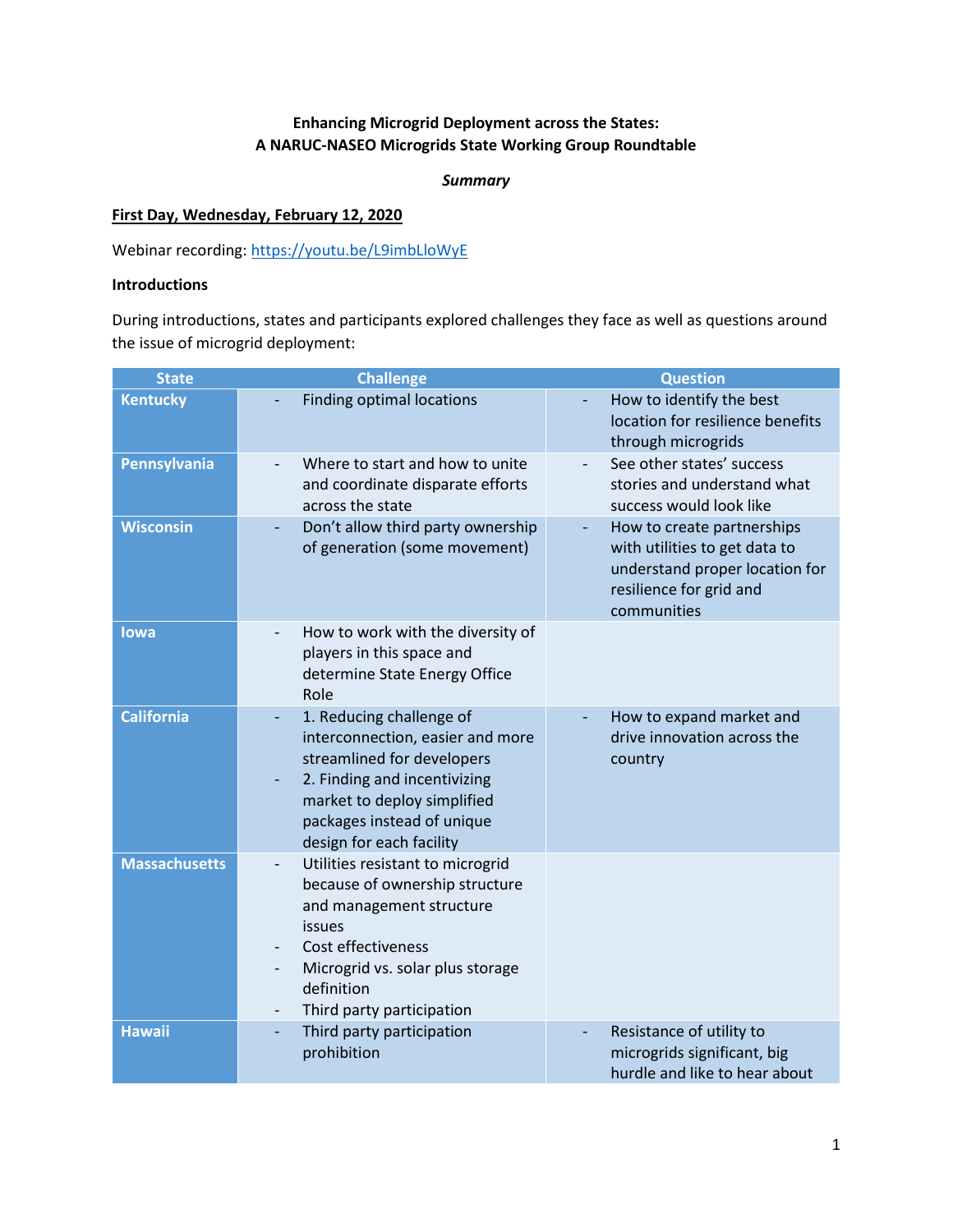|                     |                                                                                                                                                                              | other entities and states have<br>dealt with this issue                                                                                                                                                                                                                                                                                                                        |
|---------------------|------------------------------------------------------------------------------------------------------------------------------------------------------------------------------|--------------------------------------------------------------------------------------------------------------------------------------------------------------------------------------------------------------------------------------------------------------------------------------------------------------------------------------------------------------------------------|
| <b>Wyoming</b>      | Not a lot of interest in this<br>subject yet, opportunity to get<br>ahead of the issue<br>Issue of third party also would<br>$\qquad \qquad \blacksquare$<br>apply in states | How would microgrids apply to<br>rural areas?                                                                                                                                                                                                                                                                                                                                  |
| <b>DC</b>           | Grid modernization proceedings<br>include microgrids in the<br>discussion, challenge is how to<br>treat microgrids in the regulatory<br>proceeding                           | How to regulate microgrids<br>especially in light of DC<br>government agencies moving<br>forward with microgrids<br>Understanding other states'<br>efforts (especially when<br>multiple customers are<br>involved, questions how cost is<br>allocated)<br>How to get regulatory roadmap<br>to encourage third party multi<br>party customers and how are<br>other states doing |
| <b>Rhode Island</b> | States have limited funds for<br>program design - how to best<br>deploy limited funds                                                                                        |                                                                                                                                                                                                                                                                                                                                                                                |
| <b>Illinois</b>     | Understanding regulatory issues<br>surrounding microgrids                                                                                                                    |                                                                                                                                                                                                                                                                                                                                                                                |
| <b>New Jersey</b>   | Historic regulation inhibiting<br>microgrids<br>Issue of right of way challenge in<br>particular                                                                             |                                                                                                                                                                                                                                                                                                                                                                                |

Other participants' challenges and questions:

- Valuation of microgrids (especially resilience aspect no metric available to define resilience in an economic way) and quantifying benefits
- Needs of states (especially once past feasibility studies)
- Understanding where states are in microgrid deployment and commercial viability without state and federal support, if support is needed and how to move forward
- What regulatory barriers impede microgrid development?
- How can microgrids be integrated into evolving grid and communities (built environment and infrastructure)
- How can DOE bring in knowledge base, tools, methods (labs) and assistance
- How states can achieve goals (climate and resilience) through microgrids

# **Where Are We? A Summary of State Needs on Microgrids**

*Common Questions:*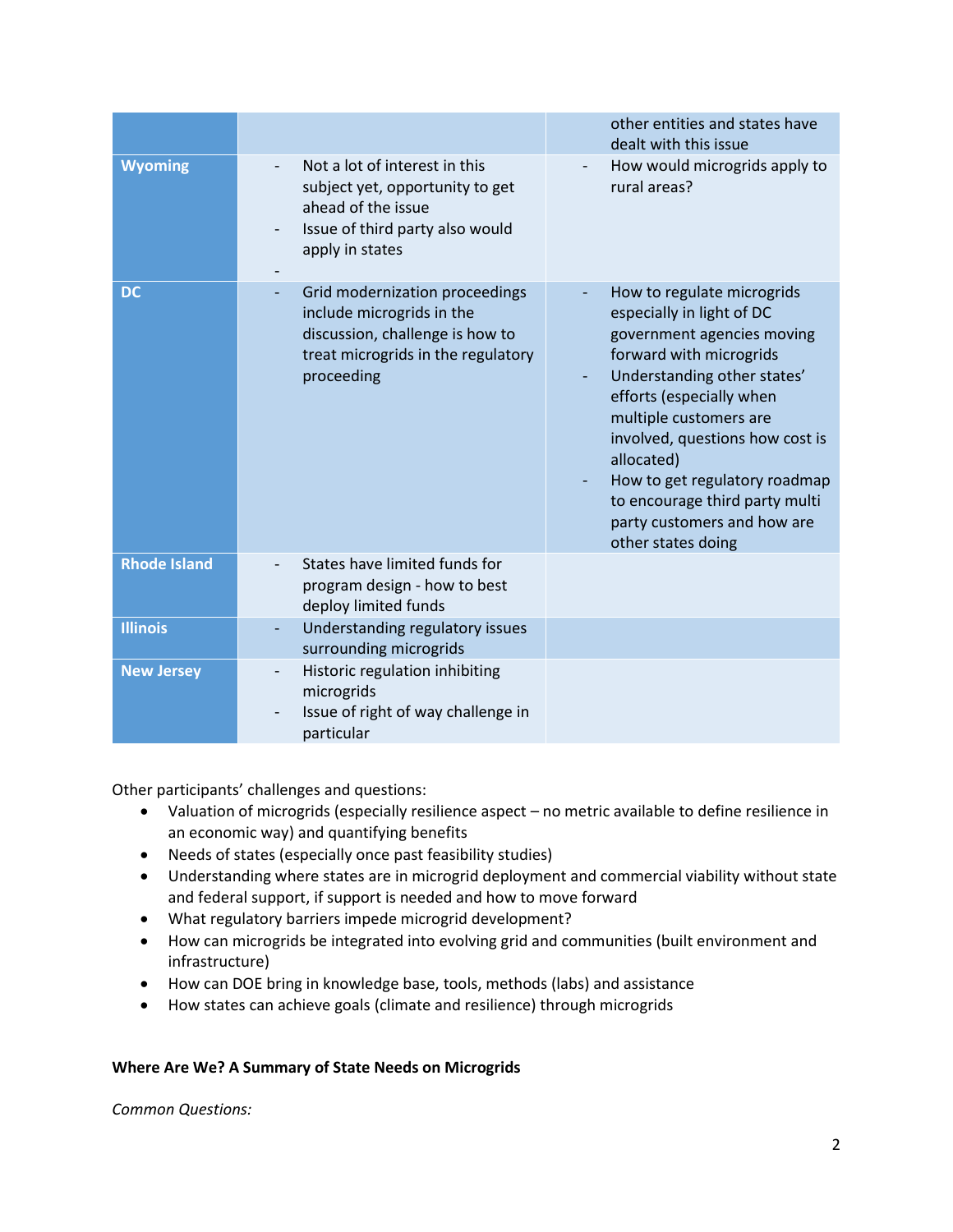- What is a microgrid?
- What are the components of a microgrid?
- Who can own a microgrid?

# *State Technical Assistance Needs:*

- Developing methods to quantify resilience
- Understanding regulatory regimes needed to smooth microgrid development
- Understanding the kinds of financing structures that can be utilized to finance microgrids and make them economically self-sufficient
- Identifying ownership structures for microgrids that make sense for all parties
- Delineating the role(s) of utilities in owning/operating parts of all of microgrid systems

# **State Actions to Incentivize Microgrid Development**

- Illinois: ComEd Bronzeville microgrid project
	- $\circ$  Docket filed 7/28/2017 on implementation of demonstration microgrid project
	- $\circ$  Goals: learn about value of microgrids, grid security and reliability; best practices for siting microgrids; best practices for integrating DERs; microgrid operation and coordination among microgrids (with Illinois Institute of Technology microgrid); emerging technologies and standards; third-party asset ownership; impact of increased resilience on economic development
	- o Ten-year study period with report at the end
	- o Two phases to rollout: \$8M first phase covering 24 city blocks and 490 customers; \$17M second phase adding 16 blocks and 570 customers
	- o Area included critical public service customers: nursing homes, schools, Chicago police HQ
	- $\circ$  DOE supported project with a \$1.2M grant to research, develop, and test a microgrid controller to integrate with neighboring IIT microgrid; \$4M additional grant from DOE Sustainable and Holistic INtegration of Energy Storage and Solar (SHINES) to deploy PV + storage
	- $\circ$  Integrating smart inverter, PV, storage required reconfiguration of an existing feeder to serve 2.5 MW load
	- $\circ$  ComEd was required to file certifications to get from phase 1 to phase 2 1/3/19 certification that microgrid master controller was operating satisfactorily and within design parameters; 5/6/19 certification that project meets specifications to receive SHINES funding; proceed to phase 2 (adding 4.5 MW load and 7 MW controllable generation resources)
	- $\circ$  ComEd would own battery storage, which would function as part of distribution grid; ComEd would not own the remainder of the project DER
	- o Expenditures would be recorded as distribution costs; revenues from DERs recorded as a reduction of unaccounted for energy
	- $\circ$  Retail electric customers within the footprint would be able to choose alternative suppliers but would be billed for delivery services by ComEd, islanding would not affect customer choice
	- o Annual reports filed each February
	- o Conclusion of ten-year period will deliver another longer summary report
- California: EPIC program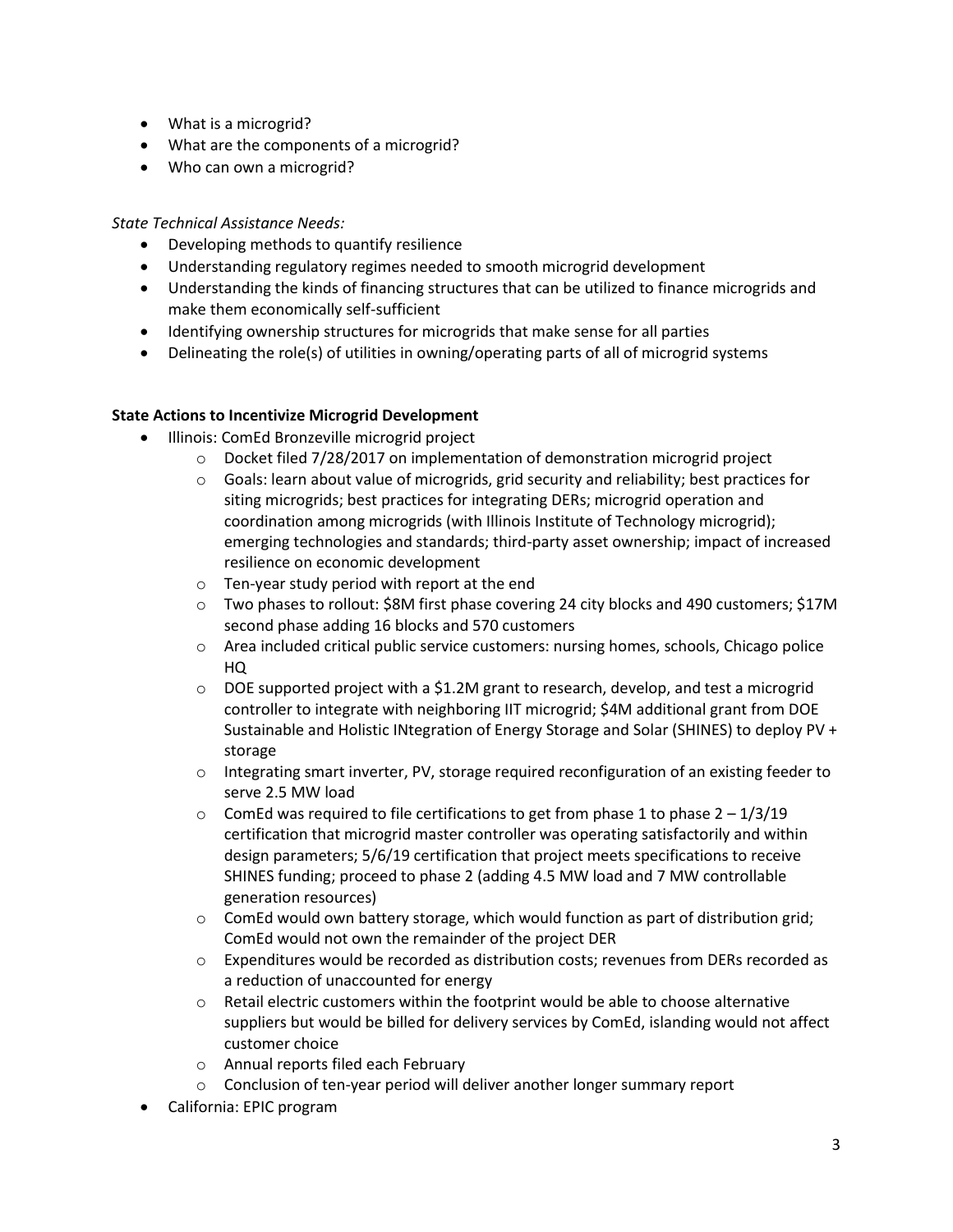- $\circ$  In response to public safety power shutoffs (PSPS) to avoid wildfires lasting up to 8 days – Electric Program Investment Charge (EPIC) program started
- $\circ$  CPUC oversees three large R&D programs to drive investment in emerging technologies, one of which is EPIC – goals to increase reliability, safety, and drive down costs
- o CPUC gives direction to program administrators, IOUs, California Energy Commission
- o In 2015, approved CEC program on microgrid R&D
- $\circ$  PEER program preceded EPIC started CEC work on challenges to interconnecting DERs
- $\circ$  2015: started investigation of a fully functional resilience solution funded 4 microgrids focused on critical facilities, 3 on integrating a large number of DERs (wrapped up last year)
- $\circ$  New funding for 9 microgrids to create commercially replicable microgrid solutions
- $\circ$  Maturity of controllers is improving, substantial savings on a day-to-day basis for 7 existing projects – several companies started microgrid offerings as a result
- $\circ$  Variety of microgrids tested: 40 different microgrids having been funded or currently receiving funding (many non-microgrid EE and DER programs added microgrid controls) across state
- $\circ$  Variety of applications: critical facilities, major ports, military installations, communities, industrial facilities that are all potential customers
- $\circ$  Small microgrid package available for small customers like fire stations, financed with PPA; cloud-based control software to manage multiple microgrids
- $\circ$  Airport seeking multi-customer microgrid: CCA owns everything behind the meter, PG&E owns everything in front – working on tariff to clarify power and money flows
- $\circ$  Blue Lake Rancheria: casino and Red Cross community shelter, able to island during recent PSPS and provide services to community (shelter, phone charging, hotel rooms for medically vulnerable customers, power to gas station) – estimate the microgrid saved 4 lives, tribe is doubling the size
- $\circ$  SDG&E-owned microgrid that can power community for 4 6 hours; at end of transmission line vulnerable to storms; has received DOE funding
- $\circ$  CEC workstream on energy storage: diversifying types available beyond lithium ion
- $\circ$  CA legislature can get very technical on issues CPUC opened rulemaking in September 2019
- o CPUC allowed utilities to de-energize T&D lines to avoid wildfires (PSPS) under dangerous circumstances
- o Demand for microgrids is particularly high in communities susceptible to PSPS
- o Microgrids and resilience order instituting rulemaking (OIR) looks for achievements on three tracks: near-term actions in early 2020 (Q2) to issue proposed decision, long-term evaluation of standards, rates, and tariffs to support more microgrids and comply with GHG reduction targets in CA
- Rhode Island
	- $\circ$  Identified energy and resilience as a lifeline sector by Emergency Management Association
	- o 2014 Resilient Rhode Island Act established Executive Climate Change Coordinating Council, set GHG reduction targets and adaptation strategies for cities and towns
	- $\circ$  2017 Celtic Energy report on resilient microgrids for critical services, with policy goals ranging from easy (set goals, create demonstration projects on state property) to medium (design and run microgrid incentive program) to hard (identify and fix right of way issues, create interconnection standards for large multi-user microgrids)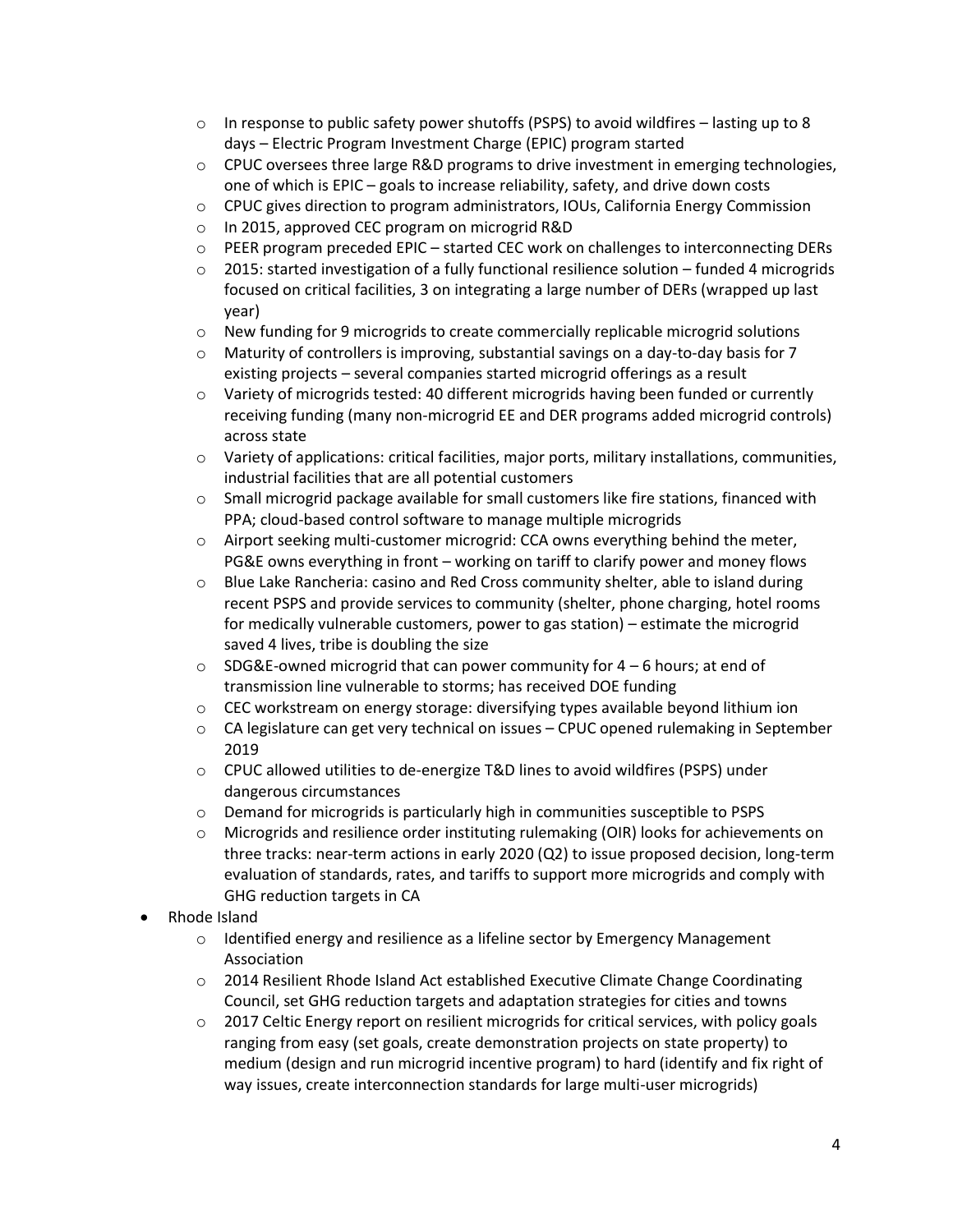- $\circ$  Energy office ran out of resources in 2017, delayed further action until 2018 hire of director of stormwater and resilience in governor's office
- $\circ$  Resilient Rhody (July 2018) contains priority actions for statewide resilience, need for OER to work collaboratively with municipalities
- o Resilient Rhody also created Municipal Resilience Program at RI Infrastructure Bank to support cities and towns in identifying hazards, challenges, and strengths; funding to help projects move forward
- o Executive order for 100% renewables by 2030, OER wants to include storage and microgrids given limited land availability and interconnection challenges
- o Microgrid incentive program design: workshop hosted by NASEO in August 2019
- o Working group is providing feedback for incentive program design for \$1.5M in Regional Greenhouse Gas Initiative funding
- New Jersey: Key constraint right of way challenge
	- $\circ$  Superstorm Sandy spurred internal and external reports, key turning point in 2015 with delivery of energy master plan, which had microgrids baked in (first time in master plan)
	- o In 2017, established town center DER microgrid program, solicited applications statewide for feasibility studies, received 13 applications from cities, municipalities, counties, funded \$2.2M for studies
	- $\circ$  Now, preparing application for detailed design phase with \$4M budgeted for 12 participants (1 of 13 dropped out)
	- $\circ$  Solicitation will encourage reduced GHGs, integrating storage, and cost sharing
	- o Design applications will be competitive
	- o Feasibility studies included options and future plans need to finalize
	- o No construction funding yet
	- o DERCAM has helped to maximize storage and clean energy
	- $\circ$  Interested in increasing use of EV charging and reducing peak demand via microgrids
	- $\circ$  Cat 3 and 4 FEMA critical facilities are of interest (i.e. hospitals, fire stations), as well as public shelter locations
	- $\circ$  Want applicants to submit in conjunction with distribution company, discuss ratepayer impacts and who pays for and benefits from the microgrid – what about those beyond the core of the microgrid?
	- $\circ$  Not mandating undergrounding or any specific resilience measures looking at effectiveness in keeping electricity service during a storm
	- $\circ$  Overall effect of microgrids on distribution system and avoiding T&D costs
	- o Financing advanced microgrids: NJ received DOE grant of \$300,000, hired NJ Institute of Technology and Rutgers in developing financing options
	- $\circ$  Two stakeholder meetings with municipalities, consultants, electric utilities, NARUC, NASEO, and DOE
	- o Benchmarking programs around the country
	- o Using a variety of funding streams: FEMA, HUD, EE savings, green bank
	- o NJ Energy Resilience Bank runs on HUD money
	- o DBOOM: design, build, own, operate, and maintain
	- o Key constraint is right of way on privately owned wires
	- $\circ$  Should a microgrid save ratepayers money? Should utilities be involved? Is rate basing an appropriate financing mechanism? Should new microgrid-specific tariff be established?
	- o Report in mid 2021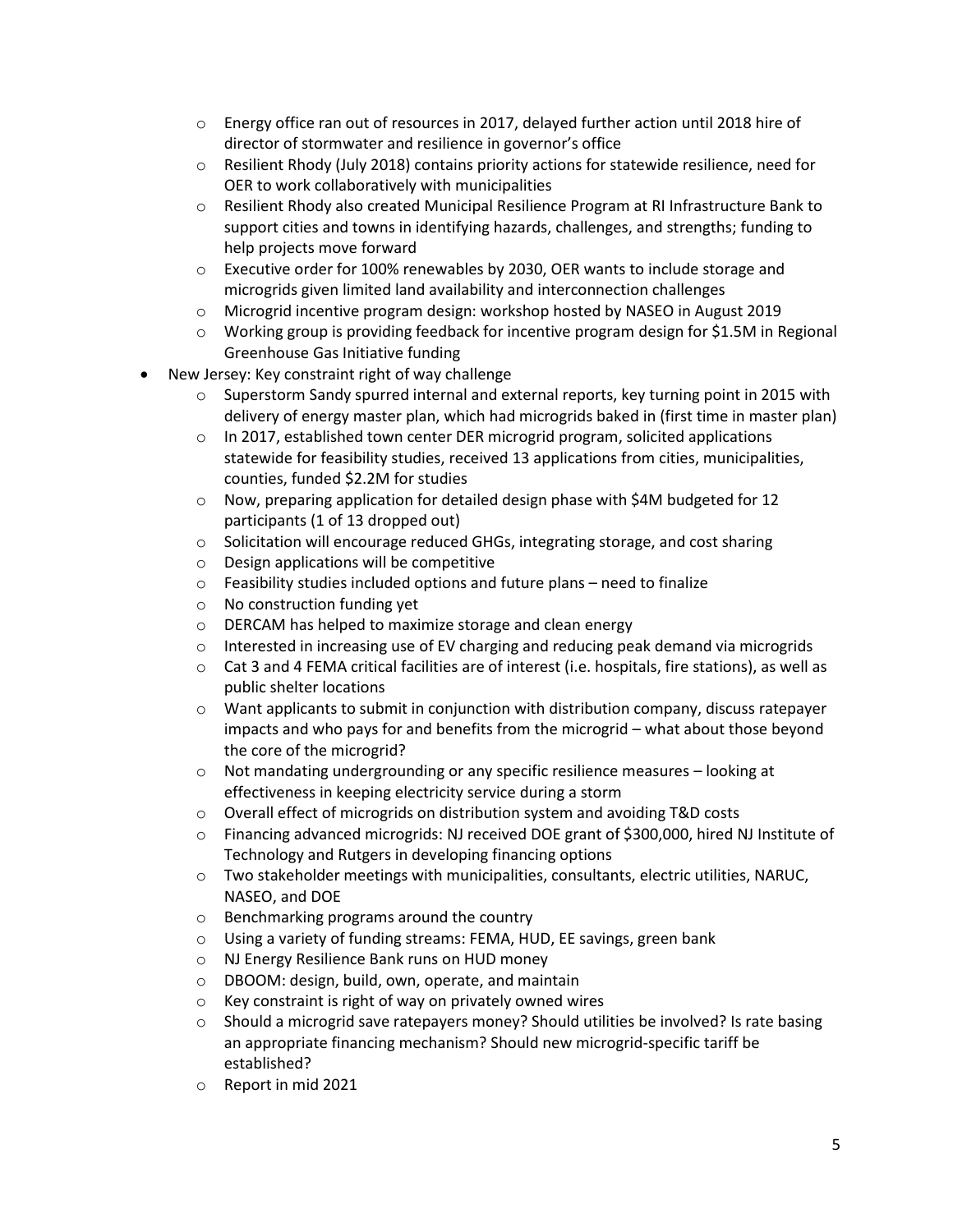# **Breakout Sessions**

*The Utility Role in Microgrid Development, Maintenance, and Cost Recovery*

- Compensation levels for resilience:
	- $\circ$  FEMA metric for resilience developed, used for funding: \$150 per person per day
	- o Florida statewide outage: \$1 billion a day \$50 per person per day
- How to get to conversation going with utilities, innovative proposals without NWA legislation how can we talk to utilities? Without IRP-levers?
- Traditional solutions usually proposed first by utilities, because familiar concepts
- MISO plan for really big needs give state some information
- Grid mod and microgrid connection when do you need microgrids?
- What is definition of a microgrid when is it just a small grid?
- How do you not duplicate what utilities are doing
- Regulation as a benefit to consumers utilities know where vulnerable customers are located

# *Microgrid Ownership Structures, Business Cases, and Financing Option*

- Number of cases in which utilities and private parties work together. Where do they come together if they have already made plans without each other?
- What does the utility existing system need? What should private parties provide?
- Elements common to microgrid:
	- $\circ$  Combination of load generation and/or storage under the control of a microgrid controllers within a boundary
- Community microgrids
	- o Sweeping in multiple customers (could be town hall, fire station, senior center, etc)
- NYSERDA: community microgrids build on existing resources and equipment, connecting multiple facilities
- Can be multiple players in microgrid development
- Beneficiaries:
	- $\circ$  Customers who are connected to microgrid get a set of benefits (resiliency, cost savings, peak shaving, DER integration)
	- o Benefits to system: voltage support, etc that supports wider grid.
	- $\circ$  Public: may benefit from having services available, power to access critical needs
- Revenue streams:
	- o Demand response, REC sales, etc.
- Marcus Garvey Housing project (part of BQDM)
- Moco microgrid: Microgrid-as-a-service. We provide the asset, you pay us over time.
- Utility-owned microgrid:
	- o Borrego Springs (demo project in CA)
	- o Duke Energy
		- Do microgrid for transmission tower? Due to reliability issues. Keeps cell tower going. Usually cell tower resilience is also propane generator. Duke project in NC: Mt. Sterling.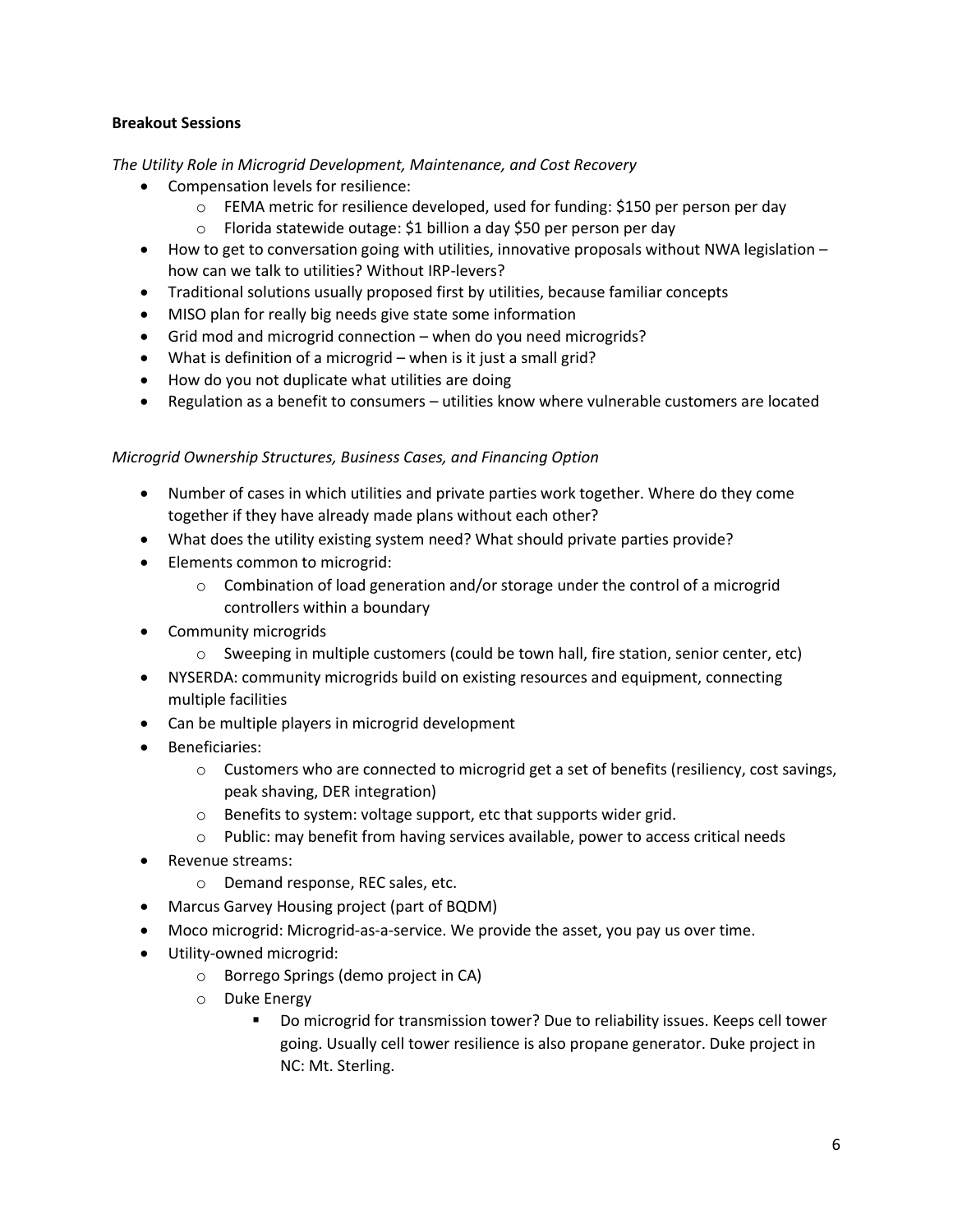- Hot Springs microgrid (\$30 million total cost): frequency and voltage regulation, ramping support, lessons from deployment of utility-scale battery storage. Commission has approved this microgrid to be rate-based. Using in place of new transmission line due to reliability issues. Treating it as a distribution system investment. But utility convinced commission that benefits would be to entire system, so could pass cost to all ratepayers and use as a learning experience on how to allocate costs of future projects.
- Microgrids that can improve the grid system overall will fare batter with Commissions
- What types of markets can microgrids reach? Who can they sell their benefits to?
- CA resource adequacy program: load-serving entities allowed to participate, microgrids do not fall into that category, so can't receive capacity payments for being on standby capacity, can't participate in RTO.
- What is the correlation between who the beneficiaries are and how the value stack is being activated?
- Access DRRA funds for microgrids? That's tricky to meet all criteria.
- DC: one idea that keeps coming to us from microgrid developers the regulatory regime needs to allow them to sell power, aggregate services. That would help them pay for themselves.
- BRIC funding for microgrids
- CA: utilities want to rate base microgrids
	- $\circ$  Would potentially want to see energy-as-a-service model be used for microgrids to reduce risk for ratepayers
- How to give utilities an economic model that makes them a "plug-and-play" platform instead of the role they play now?

# *Quantifying Resilience and Other Economic Benefits of Microgrids*

- [NARUC/Converge paper](https://pubs.naruc.org/pub/531AD059-9CC0-BAF6-127B-99BCB5F02198) cited three examples of IOUs bringing resilience investments before commissions (2 in MD, 1 in IL)
	- o Resilience was not fully quantified, although one used DOE's Interruption Cost Estimate calculator
	- o Two investments were denied in MD, one was allowed in IL
- Four examples of valuation methodologies for resilience outside of commissions
	- o Stated preference: contingent valuation (ICE Calculator) NREL integrated a value of resilience into its economic analysis of the three sites. NREL used the Interruption Cost Estimate (ICE) Calculator tool, developed by LBNL. The ICE Calculator estimates the avoided cost of power interruptions for specific customer types in different parts of the country and for different durations (i.e., the "customer damage function" or CDF). The CDF values are developed from a meta-analysis of 34 different survey datasets collected by 10 utilities across the country from 1989-2012. The surveys employed a contingent valuation approach to assess customer willingness-to-pay for avoiding power interruptions as it relates to grid reliability.
	- o Revealed preference: damage cost (Industrial Economics Inc. model, FEMA BCA tool) The IEc model includes an estimate of the benefits for avoiding major power interruptions, which it breaks into two categories: the benefits of maintaining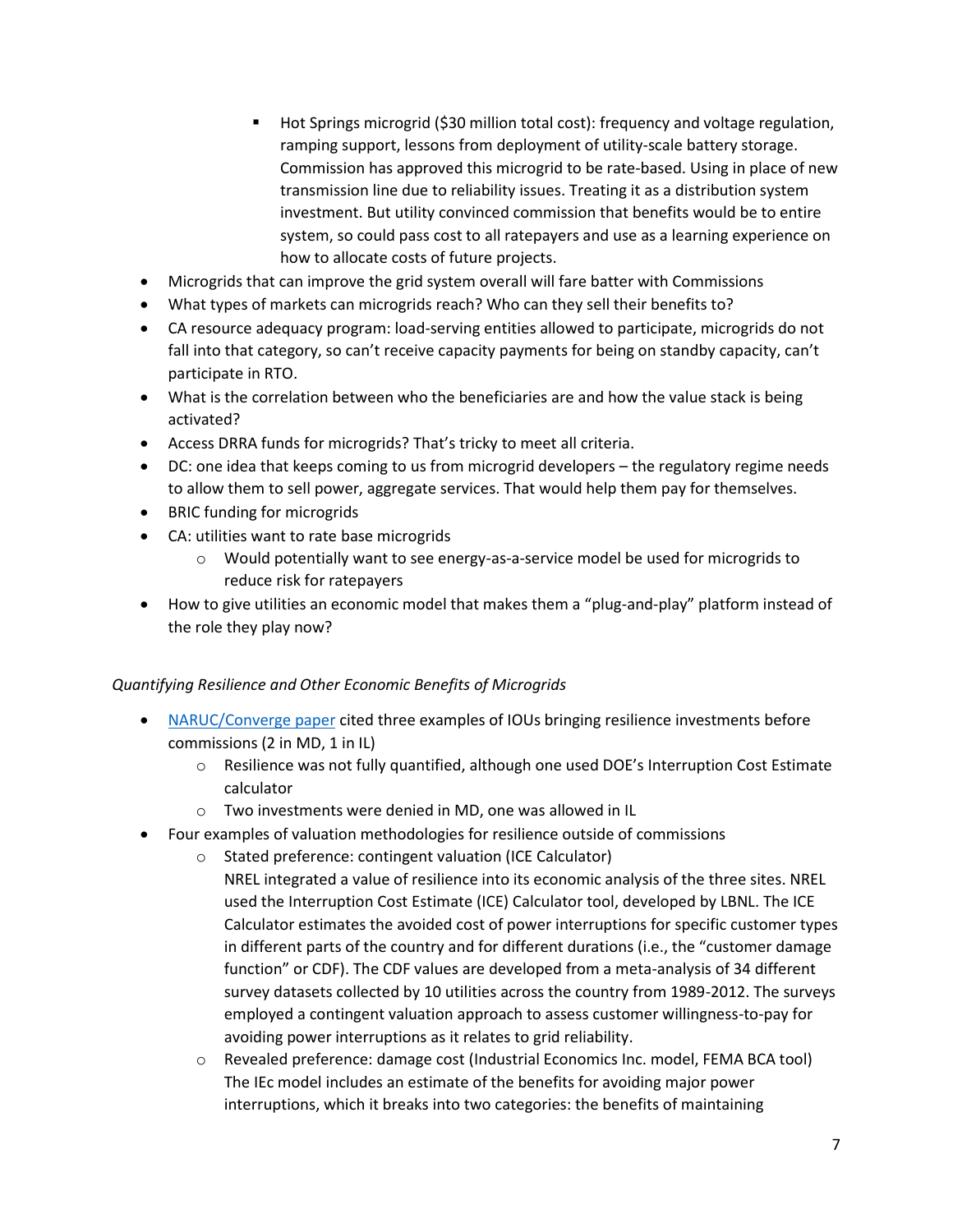commercial and industrial (C&I) services and the benefits of maintaining critical services. The IEc model uses the ICE Calculator to quantify the C&I services component of the benefit calculation. To determine the benefit of maintaining critical services, the model uses the Federal Emergency Management Agency (FEMA) Benefit–Cost Analysis (BCA) approach, which incorporates a damage cost methodology. FEMA developed this methodology in order to conduct cost-benefit analyses for its Hazard Mitigation Grant Program. The methodology uses location-specific information—such as the size of the population served and the power interruption duration at that location—as well as some standardized equations to estimate the costs of degraded fire, police, and emergency services. The costs associated with critical services are based on assumptions about the value of lives saved and injuries prevented.

o Input-output analysis (IMPLAN)

Input-output analyses are economy-wide models that show how processes binding the regional economy are affected by a shock, policy, or change of economic circumstances. An input-output model can quantify (often disproportionate) changes that one economic sector can have on the entire regional economy. The model does so by translating changes in productivity in one sector to changes in demand in the regional economy. An input-output analysis can represent all inter-industry relationships or flows in an economy; namely, how outputs of some industries are used as inputs to others. IEc used IMPLAN—a commercially available input-output tool with historical datasets that allows users to model economic impacts.

- o Revealed preference: defensive behavior (generator cost calculation for DOD) The Pew study analyzes scenarios in which small-scale diesel generators connected to individual buildings at military bases in different parts of the country are replaced by large-scale diesel generators installed as part of a microgrid. The Pew study argues that attempts to identify a value for resilience are "misguided." Since DoD requires the installation of a standalone diesel generator at every building that houses a critical load, the study argues, the cost of a standalone diesel generator (including up-front capital, O&M, and incremental fuel costs) should "represent the value (price) that DoD…places on energy security." The study further argues that "the value of energy security should be determined by the least-cost method of providing that security"—i.e., of avoiding damage from the power interruption in the first place. "Currently, standalone generators represent that least cost method." This approach to valuation can be viewed as a form of defensive behavior methodology. The defensive behavior method assumes that electricity users act rationally and insure themselves against damages caused by power interruptions when it is economical to do so. Customers purchase back-up generators until the expected marginal cost of additional back-up power equals the expected marginal cost of a power interruption.
- No one method is perfect, but all have strengths and weaknesses and can be adopted/adapted at commission level
- Community resilience: ability of residents to access energy services
	- o Focus on human impacts of an outage, which escalate over time

#### **Planning for Working Group Success**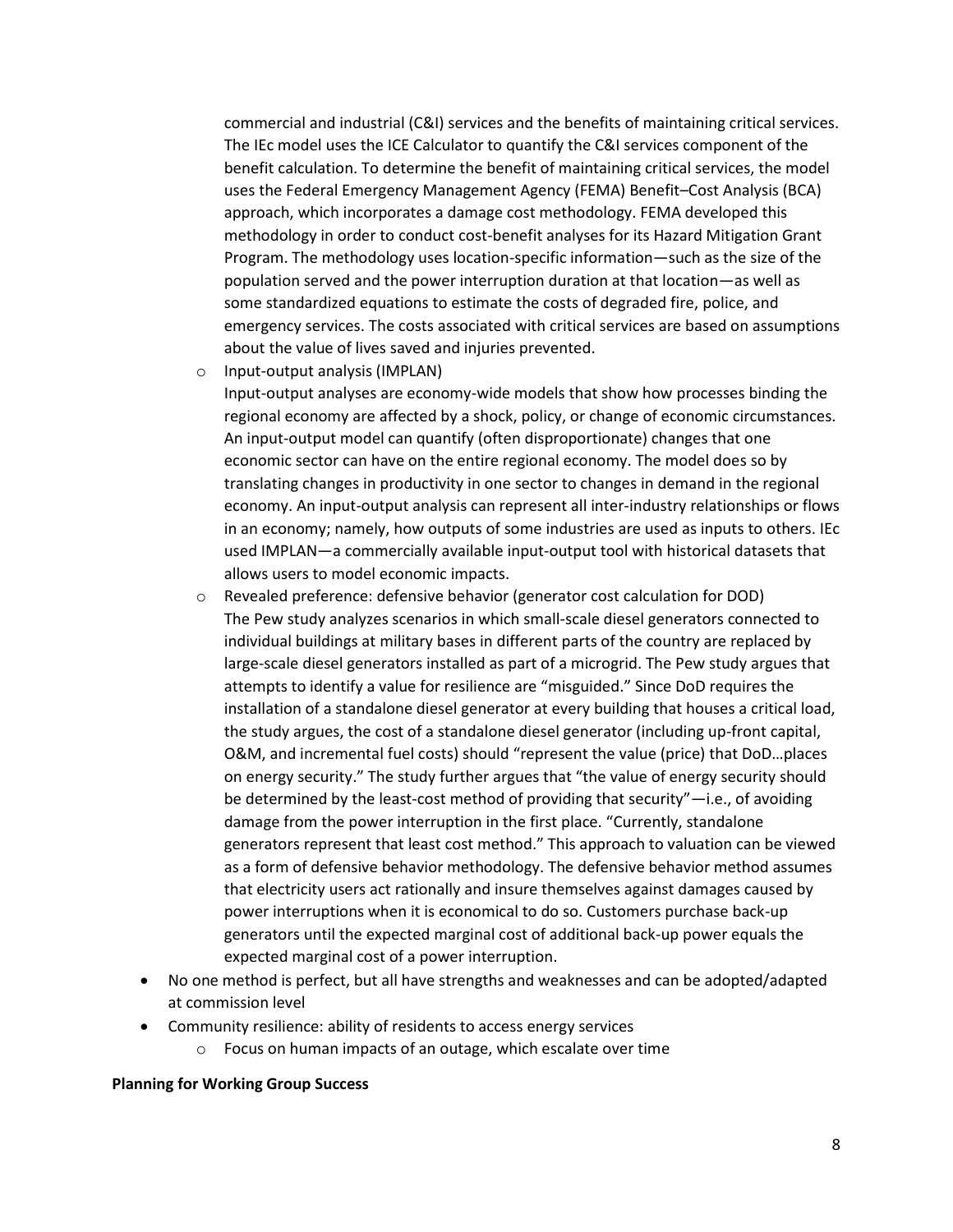- Potential webinar with SEPA microgrid resilience for natural disaster (wildfires, natural disaster)
- DC grid mod initiative regulatory treatments of microgrids
- Reports/Information
	- o Power Path DC Commission Report
	- o CA inverter standards, interconnection barriers, tariff modification staff proposal
	- o PR microgrid tariff
	- o NJ procurement models with DOE support
- Compiling resources on NASEO and NARUC's website

# **Second Day, Thursday, February 13, 2020**

Webinar recording: https://youtu.be/al\_feDFHni0

During the second day, DOE, the national labs and EPA provided an overview of different tools available to assist deployment of microgrids. There is no single tool that can truly optimize the design, so a suite of tools is needed.

| <b>Sandia: Designing Resilient Communities</b> |                                                                                                                                                                                                                                                                                                                                                                                                                                                                                                                                                                                                                     |
|------------------------------------------------|---------------------------------------------------------------------------------------------------------------------------------------------------------------------------------------------------------------------------------------------------------------------------------------------------------------------------------------------------------------------------------------------------------------------------------------------------------------------------------------------------------------------------------------------------------------------------------------------------------------------|
| Goal                                           | To develop an approach for identifying and prioritizing grid investments targeted at<br>improving community resilience                                                                                                                                                                                                                                                                                                                                                                                                                                                                                              |
| <b>Method</b>                                  | Guiding questions for communities and accompanying modeling tool (mathematical<br>framework to calculate, project, and improve resilience) to develop metrics of<br>consequence (community and economic measures)                                                                                                                                                                                                                                                                                                                                                                                                   |
| <b>Use Cases</b>                               | Sandia has worked with Norfolk (VA), New Orleans (LA), and Puerto Rico to propose<br>measurement units for resilience metrics that work within current planning paradigms<br>and convey the goals and benefits of resilience-enhancing investments                                                                                                                                                                                                                                                                                                                                                                  |
| <b>Availability</b>                            | Not publicly available – Sandia provides tool with technical assistance (with DOE<br>funding)                                                                                                                                                                                                                                                                                                                                                                                                                                                                                                                       |
| <b>Discussion</b><br>and Q&A                   | Cities have not yet implemented the design<br>How is extended power measured and defined?<br>New Orleans used multiple days<br>$\circ$<br>What data and tools would a city need to provide?<br>Historical data key - system performance over historical parameters<br>$\circ$<br><b>SAIDI and SAIFI scores</b><br>$\Omega$<br>Sandia to provide regional data, complimentary data (i.e. coastal area<br>$\circ$<br>data from other coastal area)<br>Tool can be downsized<br>How were the initial cities selected?<br>Number of demonstration projects in PR<br>$\circ$<br>New Orleans approached Sandia<br>$\circ$ |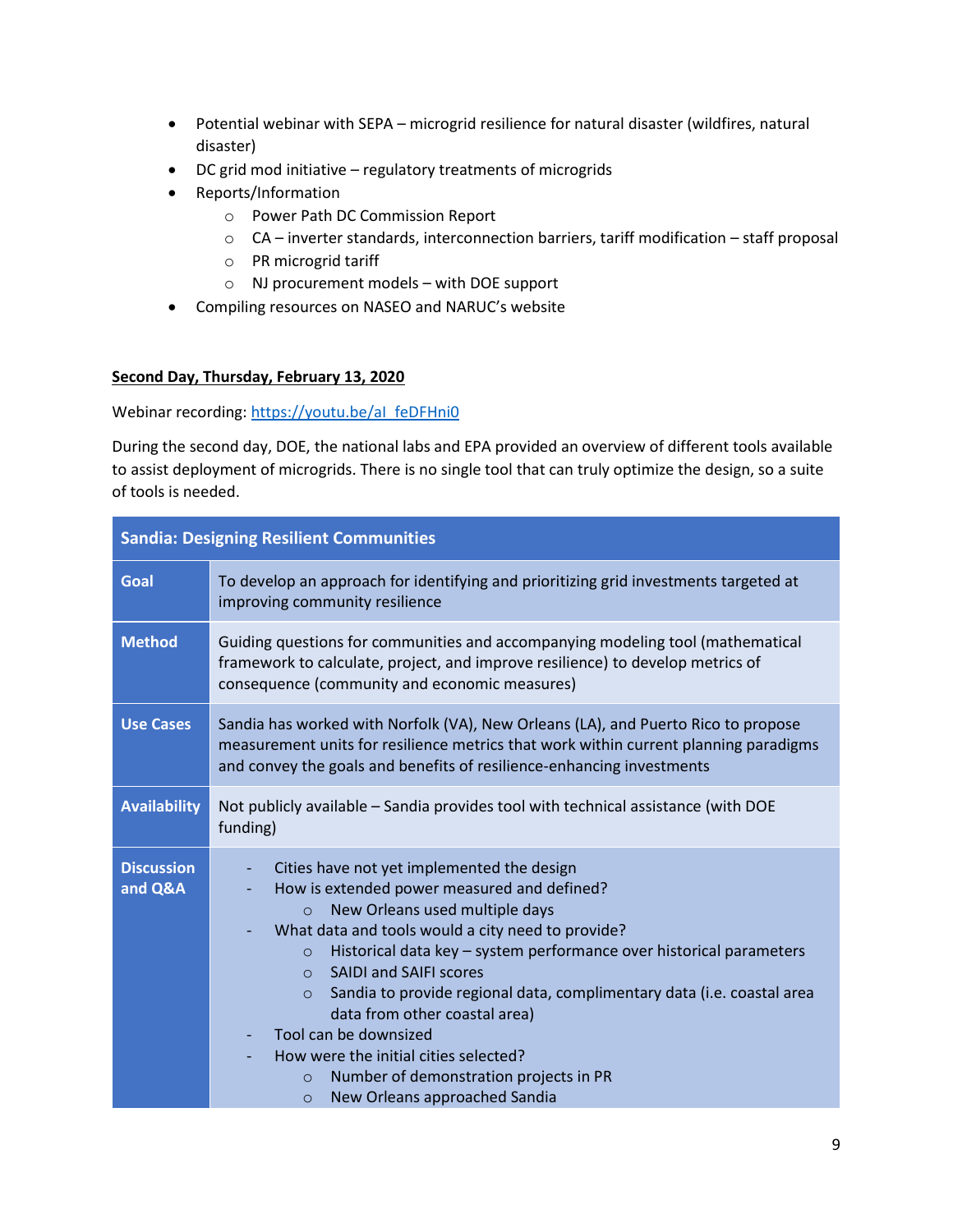| $\circ$<br>$\circ$ | DOE addresses resilience - DOE prioritizes cities and locations based on<br>the impact and scale and then leverage resources from labs (GMLC)<br>process)<br>Norfolk DOD facility – one of the locations to support critical<br>infrastructure |
|--------------------|------------------------------------------------------------------------------------------------------------------------------------------------------------------------------------------------------------------------------------------------|
|--------------------|------------------------------------------------------------------------------------------------------------------------------------------------------------------------------------------------------------------------------------------------|

| <b>NREL: REopt Energy Integration and Optimization Model (ReOpt and ReOpt Lite)</b> |                                                                                                                                                                                                                                                                                                                                                                                                                                                                                                                                                                                                |
|-------------------------------------------------------------------------------------|------------------------------------------------------------------------------------------------------------------------------------------------------------------------------------------------------------------------------------------------------------------------------------------------------------------------------------------------------------------------------------------------------------------------------------------------------------------------------------------------------------------------------------------------------------------------------------------------|
| Goal                                                                                | To model optimal economic & resilience benefits of DERs                                                                                                                                                                                                                                                                                                                                                                                                                                                                                                                                        |
| <b>Method</b>                                                                       | Capacity expansion model for behind the meter to find value proposition of DER for<br>facility owners for site (primary users are facility owners and operators).<br>ReOpt Lite has two modes: financial and resilience:<br><b>Financial mode</b> optimizes PV, wind, and battery system sizes and battery<br>$\bullet$<br>dispatch strategy to minimize life cycle cost of energy<br><b>Resilience mode</b> optimizes PV, wind, and battery systems, along with back-up<br>$\bullet$<br>generators, to sustain critical load during grid outages and to minimize life cycle<br>cost of energy |
| <b>Recent</b><br><b>Updates</b>                                                     | October 2019: Resilience Modeling, Diesel Generator Sizing, Load Profile Dashboard,<br>Utility Rate Help, International Guidelines, and Updated Cost Assumptions<br>February 2020: Release of Open Source version of REopt Lite                                                                                                                                                                                                                                                                                                                                                                |
| <b>Availability</b>                                                                 | Free web tool                                                                                                                                                                                                                                                                                                                                                                                                                                                                                                                                                                                  |
| <b>URL</b>                                                                          | https://reopt.nrel.gov/tool                                                                                                                                                                                                                                                                                                                                                                                                                                                                                                                                                                    |

# **EPA: CHP Energy and Emissions Estimator Tool**

| Goal              | To provide education and overview of the role of CHP in microgrids, resilience, and grid<br>integration                                                                                                                                                                                                                                                                                                                                                                                                                                       |
|-------------------|-----------------------------------------------------------------------------------------------------------------------------------------------------------------------------------------------------------------------------------------------------------------------------------------------------------------------------------------------------------------------------------------------------------------------------------------------------------------------------------------------------------------------------------------------|
| <b>Method</b>     | The CHP Emissions Calculator calculates the difference between the anticipated<br>$\bullet$<br>$CO2$ , methane (CH <sub>4</sub> ), nitrous oxide (N <sub>2</sub> O), SO <sub>2</sub> , and NO <sub>x</sub> emissions from a CHP<br>system to those of a separate heat and power system.<br>The Calculator uses fuel specific $CO2$ , CH <sub>4</sub> and N <sub>2</sub> O emissions factors from the<br>$\bullet$<br>EPA's GHG Reporting Program, region specific Transmission & Distribution<br>(T&D) loss values, and data from eGRID 2012. |
| <b>Case Study</b> | Microgrid in Milford, CT with solar PV and CHP under CT DEEP                                                                                                                                                                                                                                                                                                                                                                                                                                                                                  |
|                   | 2x 146 kW natural gas CHP systems; 120 kW PV array with battery storage<br>$\bullet$                                                                                                                                                                                                                                                                                                                                                                                                                                                          |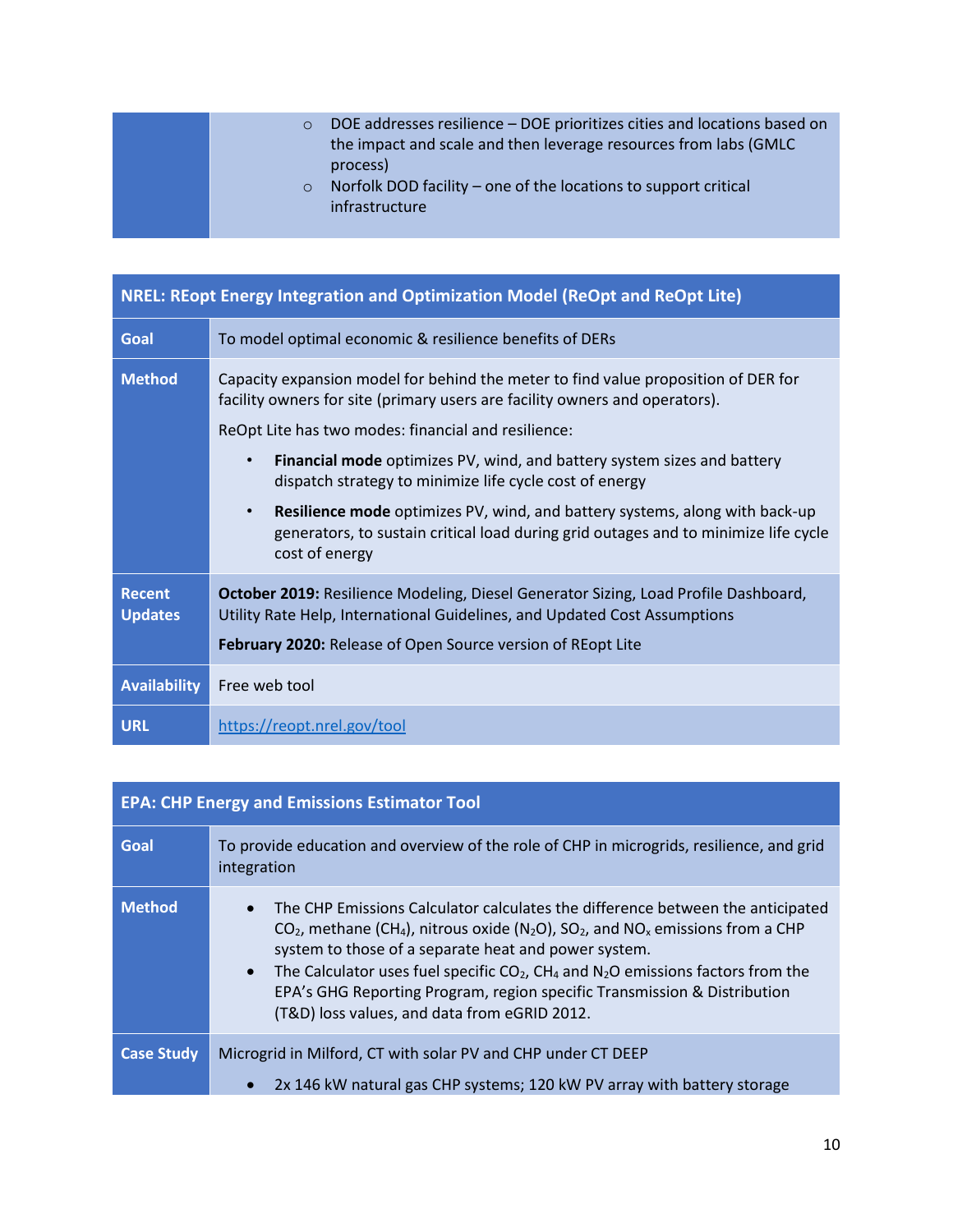|              | Estimator tool provides amount and percent reductions in $NOx$ , $SO2$ , $CO2$ , CH <sub>4</sub> ,<br>N <sub>2</sub> O, total GHGs, fuel consumption, and passenger vehicle/electricity<br>generation GHG equivalents |
|--------------|-----------------------------------------------------------------------------------------------------------------------------------------------------------------------------------------------------------------------|
| Updates      | Current tool to be updated to include key renewables for which CHP is a grid-<br>balancing, dispatch-flexibility resource.<br>DOE models provide more depth; EPA estimator is a simple educational tool<br>$\bullet$  |
| Availability | Free web tool                                                                                                                                                                                                         |
| <b>URL</b>   | https://www.epa.gov/chp/chp-energy-and-emissions-savings-calculator                                                                                                                                                   |

| <b>EPA: Regional Resilience Toolkit</b> |                                                                                                                                                                                                                                         |
|-----------------------------------------|-----------------------------------------------------------------------------------------------------------------------------------------------------------------------------------------------------------------------------------------|
| <b>Goals</b>                            | Emphasize the need for action, not process, to move the needle on resilience-<br>building (including a whole step on funding).                                                                                                          |
|                                         | Integrate various plan requirements or efforts into a single process to bring<br>$\bullet$<br>partners to the same table and create a common action plan.                                                                               |
|                                         | Coordinates local action to amplify disaster resilience within a regional context.<br>$\bullet$                                                                                                                                         |
| <b>Method</b>                           | Sets up coordination of activities between EPA's community technical<br>$\bullet$<br>assistance programs and FEMA's disaster recovery planning and hazard<br>mitigation programs.                                                       |
|                                         | Seeks to provide lessons learned for EPA, FEMA, and other federal agencies that<br>$\bullet$<br>can be used to build a stronger federal framework for mitigation planning as<br>well as post-disaster recovery planning and operations. |
|                                         | Engage: build trust between stakeholders, map partners, define common terms<br>$\bullet$                                                                                                                                                |
|                                         | Assess: set goals, describe and prioritize hazards, summarize assets and<br>$\bullet$<br>vulnerabilities                                                                                                                                |
|                                         | Act: develop and prioritize strategies, write implementation plans<br>$\bullet$                                                                                                                                                         |
|                                         | Fund: build network of funders, consider range of funding sources<br>$\bullet$                                                                                                                                                          |
|                                         | Measure: outputs and outcomes, self-evaluation, measure and refine<br>$\bullet$                                                                                                                                                         |
|                                         | Seeks to provide a collaborative framework for policy work related to both<br>$\bullet$<br>hazard mitigation planning and climate change adaptation to create more<br>resilient communities.                                            |
| <b>Availability</b>                     | Free web report                                                                                                                                                                                                                         |
| <b>URL</b>                              | https://www.epa.gov/smartgrowth/regional-resilience-toolkit                                                                                                                                                                             |